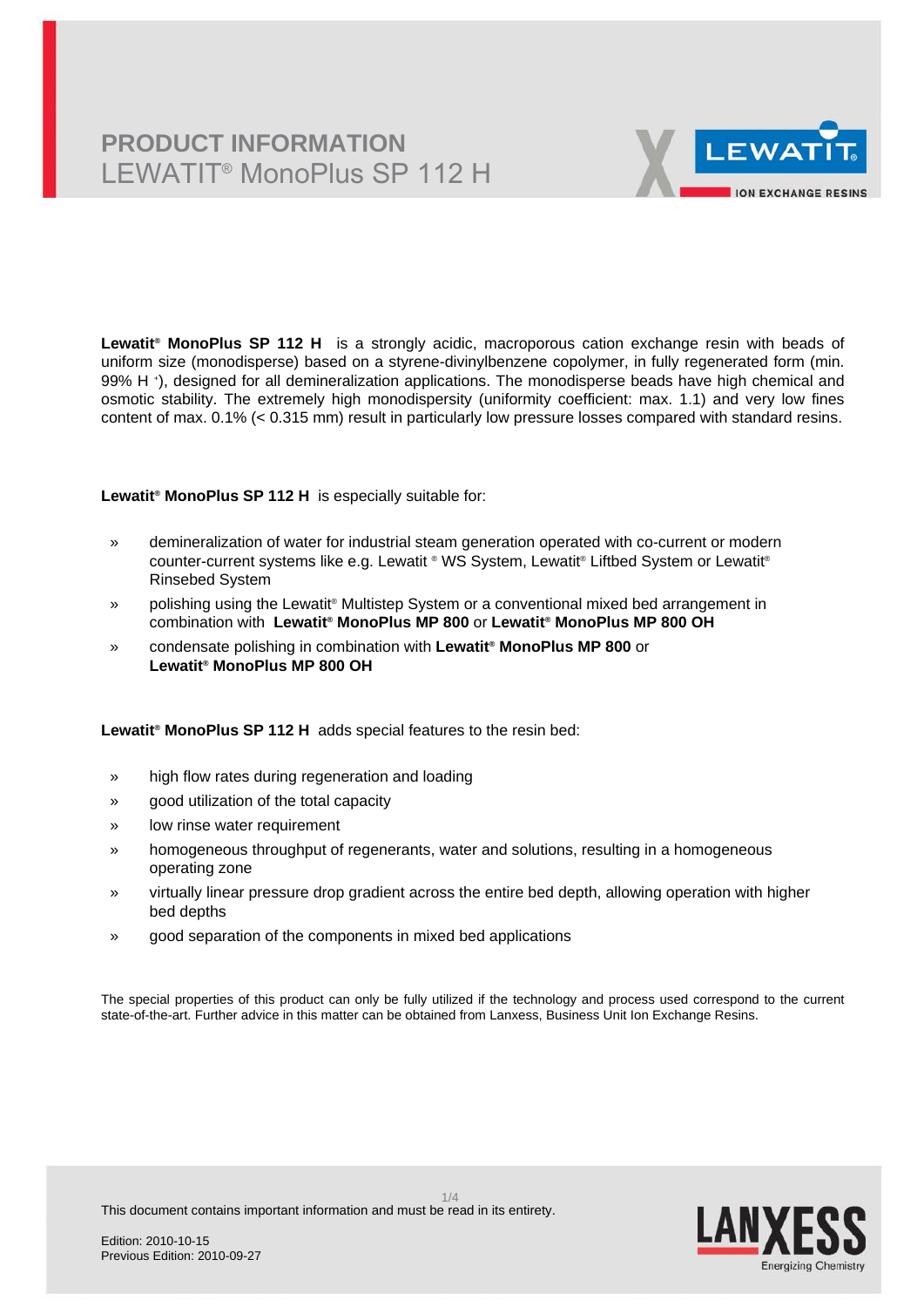

## General Description

| lonic form as shipped | H+                      |
|-----------------------|-------------------------|
| Functional group      | sulfonic acid           |
| Matrix                | crosslinked polystyrene |
| Structure             | macroporous             |
| Appearance            | beige-grey, opaque      |

## Physical and Chemical Properties

|                         |                         | metric units |                                  |
|-------------------------|-------------------------|--------------|----------------------------------|
| Uniformity Coefficient* |                         | max.         | 1.1                              |
| Mean bead size*         |                         | mm           | 0.67<br>0.05<br>(+/-             |
| <b>Bulk density</b>     | (+/- 5 %)               | g/l          | 740                              |
| Density                 |                         | approx. g/ml | 1.18                             |
| Water retention         |                         | wt. %        | 56<br>60<br>$\blacksquare$       |
| Total capacity*         |                         | min. eq/l    | 1.6                              |
| Volume change           | $H^* \rightarrow N a^*$ | max. vol. %  | $-8$                             |
| Stability               | at pH-range             |              | $\Omega$<br>14<br>$\blacksquare$ |
| Storability             | of the product          | max. months  | 24                               |
| Storability             | temperature range       | $^{\circ}C$  | $-20$<br>40<br>۰                 |

\* Specification values subjected to continuous monitoring.

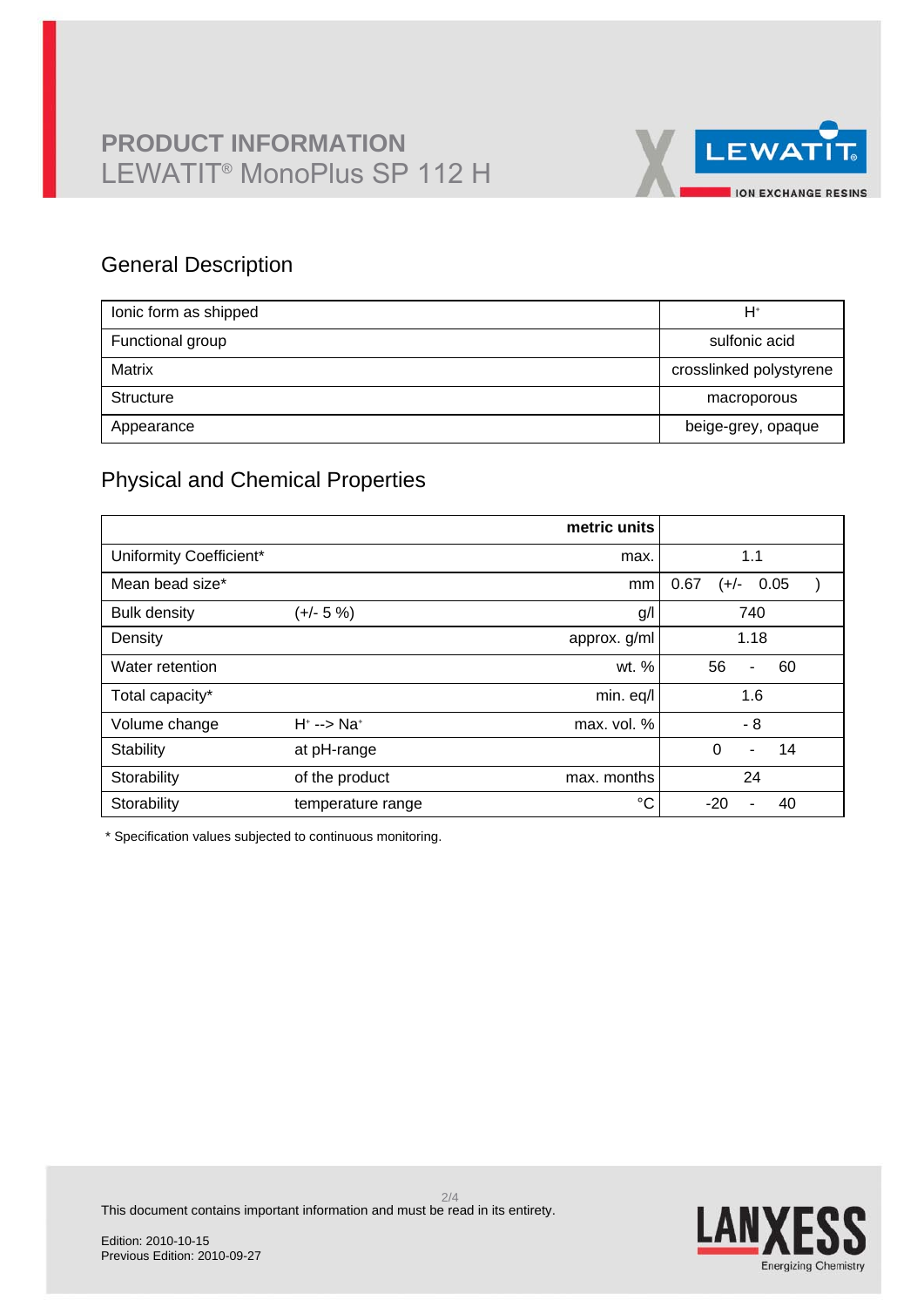

## Recommended Operating Conditions\*

|                                 |                               | metric units                 |                                             |
|---------------------------------|-------------------------------|------------------------------|---------------------------------------------|
| Operating temperature           |                               | max. °C                      | 120                                         |
| Operating pH-range              |                               |                              | $\mathbf 0$<br>14<br>$\mathbf{r}$           |
| Bed depth                       |                               | min. mm                      | 800                                         |
| Specific pressure drop          | (15 °C)                       | approx. kPa*h/m <sup>2</sup> | 0.8                                         |
| Pressure drop                   |                               | max. kPa                     | 300                                         |
| Linear velocity                 | operation                     | max. m/h                     | 60***                                       |
| Linear velocity                 | backwash (20 °C)              | approx. m/h                  | 10<br>12<br>$\overline{a}$                  |
| Bed expansion                   | (20 °C, per m/h)              | approx. vol. %               | 4.5                                         |
| Freeboard                       | backwash<br>(extern / intern) | vol. %                       | 60                                          |
| Regenerant                      |                               |                              | $H_2SO_4$<br>HCI                            |
| Counter current<br>regeneration | level                         | approx. g/l                  | HCI<br>50<br>$H_2SO_4$<br>80                |
| Counter current<br>regeneration | concentration                 | wt. %                        | $4 - 6$<br>HCI<br>$H_2SO_4$<br>$1.5/3**$    |
| Linear velocity                 | regeneration                  | approx. m/h                  | <b>HCI</b><br>5<br>$H_2SO_4$<br>$10 - 20$   |
| Linear velocity                 | rinsing                       | approx. m/h                  | 5                                           |
| Co current regeneration         | level                         | approx. g/l                  | <b>HCI</b><br>100<br>$H_2SO_4$<br>150       |
| Co current regeneration         | concentration                 | approx. wt. %                | $6 - 10$<br>HCI<br>$H_2SO_4$<br>$1.5 / 3**$ |
| Linear velocity                 | regeneration                  | approx. m/h                  | 5<br>HCI<br>$H_2SO_4$<br>$10 - 20$          |
| Linear velocity                 | rinsing                       | approx. m/h                  | 5                                           |
| Rinse water requirement         |                               | approx. BV                   | 2.5                                         |
| Mixed bed operation             |                               |                              |                                             |
| Bed depth                       |                               | min. mm                      | 500                                         |
| Regenerant                      | level                         | approx. g/l                  | HCI<br>100<br>$H_2SO_4$<br>150              |
| Regenerant                      | concentration                 | approx. wt. %                | HCI<br>$4 - 8$<br>$H_2SO_4$<br>$2 - 8$      |

\* The recommended operating conditions refer to the use of the product under normal operating conditions. It is based on



This document contains important information and must be read in its entirety.